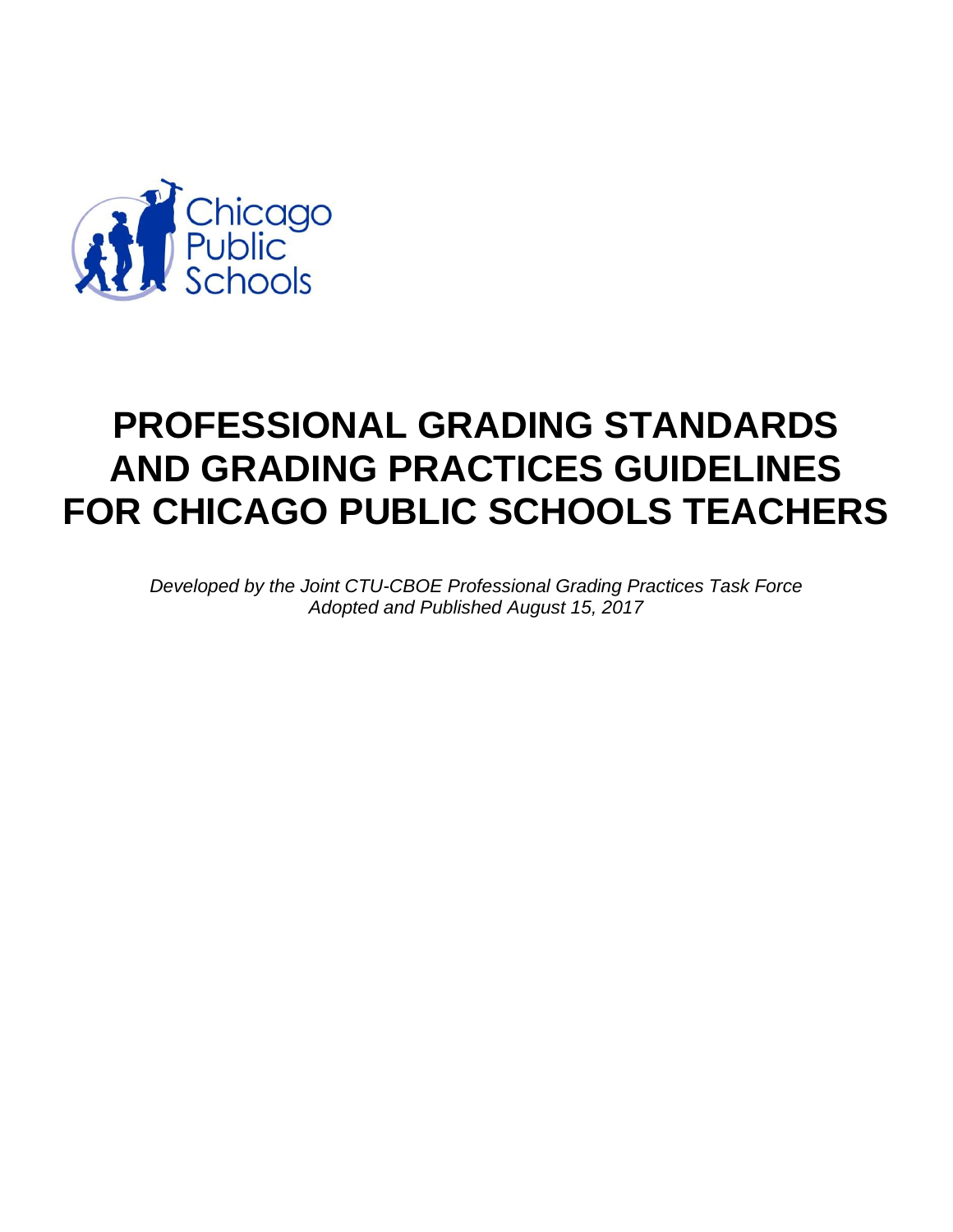## **CTU-CBOE PROFESSIONAL GRADING PRACTICES TASK FORCE**

- Noreen Gutenkanst CTU Organizer LaTanya D. McDade Chief Officer
- Joseph McDermott CTU Field Rep Marcey Sorensen Principal
- Gynette Baker Teacher <br>● Wayne Bevis Principal
- Drew Heiserman Teacher CleViis Haney Principal
- Michelle Gunderson -Teacher Jacqueline Menoni Principal
- 

#### **CTU MEMBERS CBOE MEMBERS**

- 
- 
- 
- 
- 
- Evajamania Dervin Brown Teacher Konstantinos Patsiopoulos Principal
	- Veronica Nash Director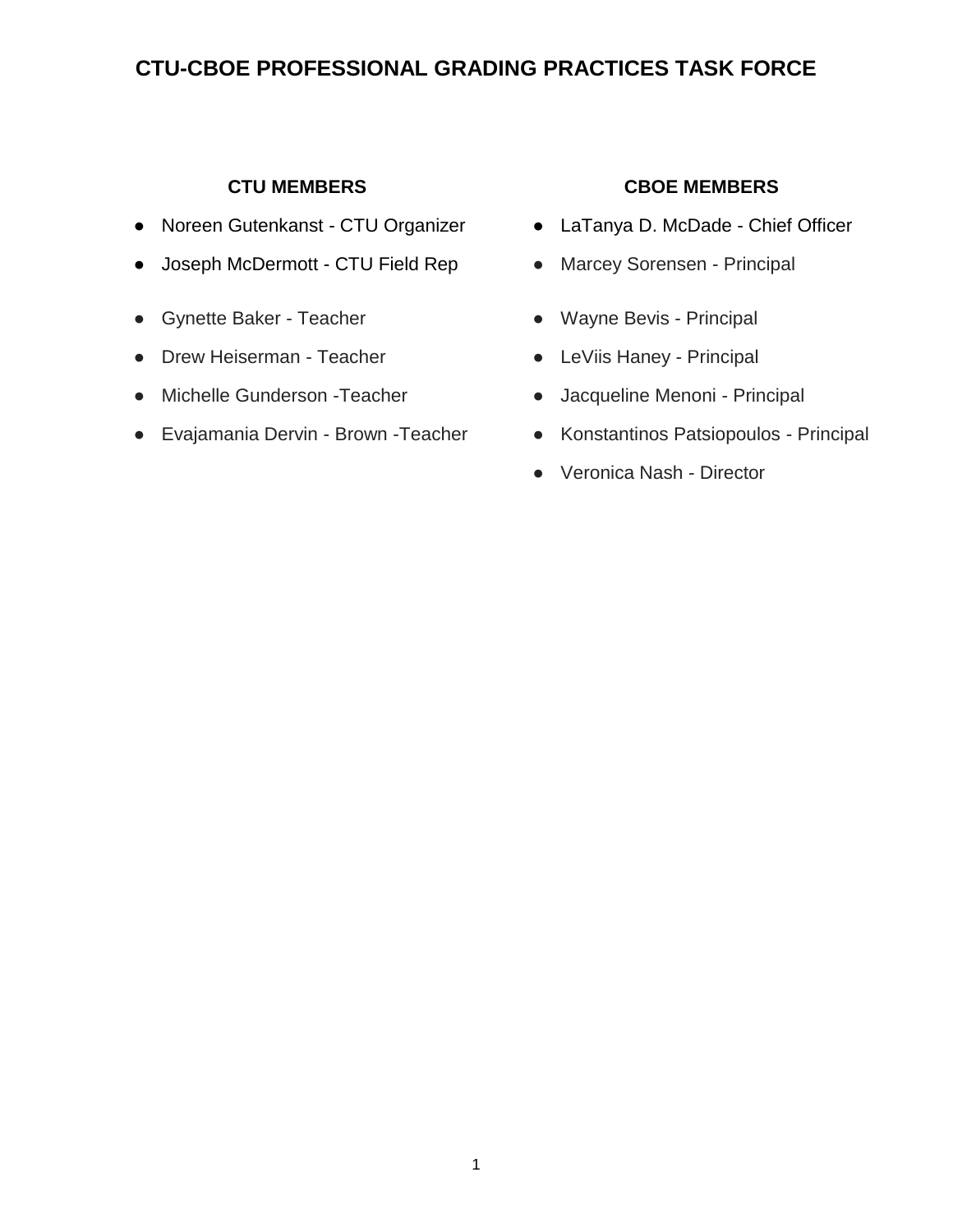#### **PREFACE**

The Chicago Teachers Union-Chicago Board of Education 2015-19 provides as follows:

44-33.1. Teachers Grading Responsibilities. Teachers are responsible for regularly assessing student progress, notifying students and parents of student progress and for determining students' grades in the subject area or activity for which the teacher is responsible. Teachers shall exercise their independent professional judgment in developing their grading practices. They shall determine the number, type, weighting and frequency of student assignments and tests or other assessments that are used to determine individual course grades. In making that determination, Teachers shall follow the grading guidelines established in \_\_\_-2 and district policies on grade changes, grade point averages and grade band values in accordance with Article \_\_\_-2, Teachers' grading practices must be published at the beginning of the course and must be clear to students, parents, administration and staff.

44-33.2. Grading Practice Guidelines. CPS and CTU shall form a joint task force of 10 educators (five appointed by CPS and five appointed by CTU) to develop CPS professional standards and guidelines for teacher grading practices, *e.g.,* recommended frequency and sequencing of assessment, number of assessments per quarter etc. These grading practice guidelines shall require a coherent approach to grading practices within schools, grade bands and content teams, the use of CPS electronic parent portal "Gradebook" or other electronic system for housing student grades and notifying students and parents of assignments, assessment and grades. The taskforce shall develop the guidelines by consensus to the extent possible and, where not possible, by majority vote of the taskforce members. The taskforce shall issue guidelines as soon as practicable, but in no event later than May 15, 2017, which principals, evaluators and network administrators shall use to guide and assess teachers' grading practices.

The Task Force included several teachers, union representatives, central office administrators, high school principals, elementary principals and principals in schools with specialty programs who worked over a period of 4 months to develop these guidelines. The Guidelines were completed on June 8, 2017. The Guidelines balance the legitimate interests and needs of teachers, principals, students and parents.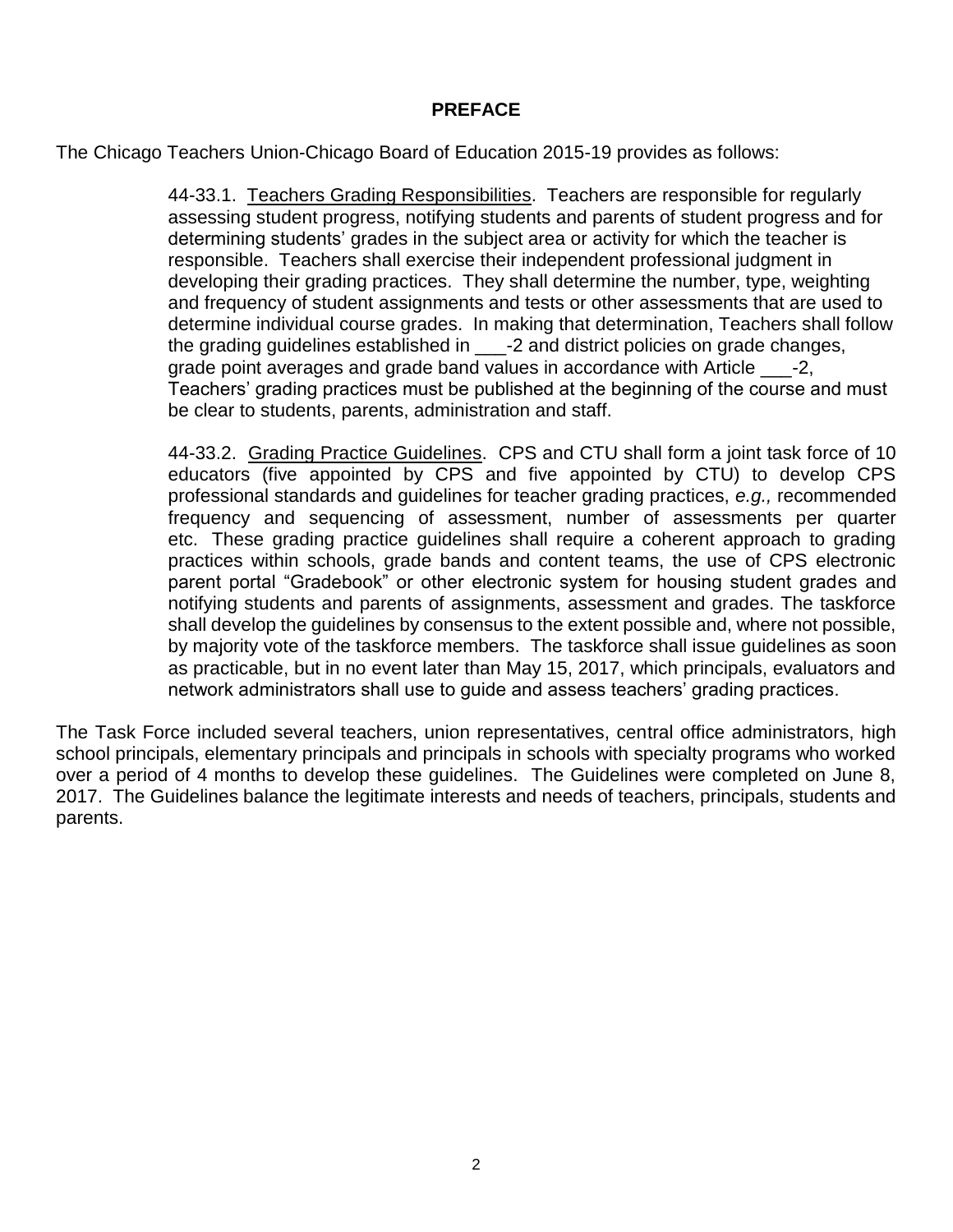#### **INTRODUCTION**

In accordance with the collective bargaining agreement between the CTU and CPS, a joint task force has developed CPS professional standards and guidelines for teacher grading practices. Teachers shall follow the grading guidelines when developing grading practices. Teachers' grading practices must be published at the beginning of the course and must be clear to students, parents, administration and staff. Principals, evaluators, and network administrators shall use the CPS professional standards and guidelines to guide and assess teachers' grading practices.

Grading is a foundational element in an education system. The primary function of grading is to provide feedback related to student academic achievement expressed through the Illinois Learning Standards<sup>1</sup> and/or learning objectives for each course of study undertaken. Grades are captured through formative and summative assessments and are intended to represent a fair and honest indication of a student's present level of academic mastery at a given point in time.

Grading serves the following purposes:

- 1. Evaluate the quality and accuracy of student work and overall performance at various stages of a particular course;
- 2. Creates opportunities for reflective dialogue and communication among educators, parents, students, and others.
- 3. Determine student instructional placement and promotion (i.e. accelerated programs, interventions, instructional groupings, etc.);
- 4. Marks transitions, bring closure and focus effort for both students and teachers (i.e. re-teaching, differentiating, end of quarter, end of semester, etc).

In cases where a school team opts to create or refine school-wide grading policies and practices, school teams must engage in a collaborative process. These policies and practices will conform to the provisions of these Guidelines.

The guidelines developed by the Task Force are organized by the following components that are essential to effective grading practice: 1) Assessments, 2) Frequency, 3) Categories and Weights, 4) Alignment, 5) Specialty Programs, and 6) Resolution of Disputes.

 $\overline{a}$ <sup>1</sup> The Illinois Learning Standards are the Common Core State Standards (CCSS).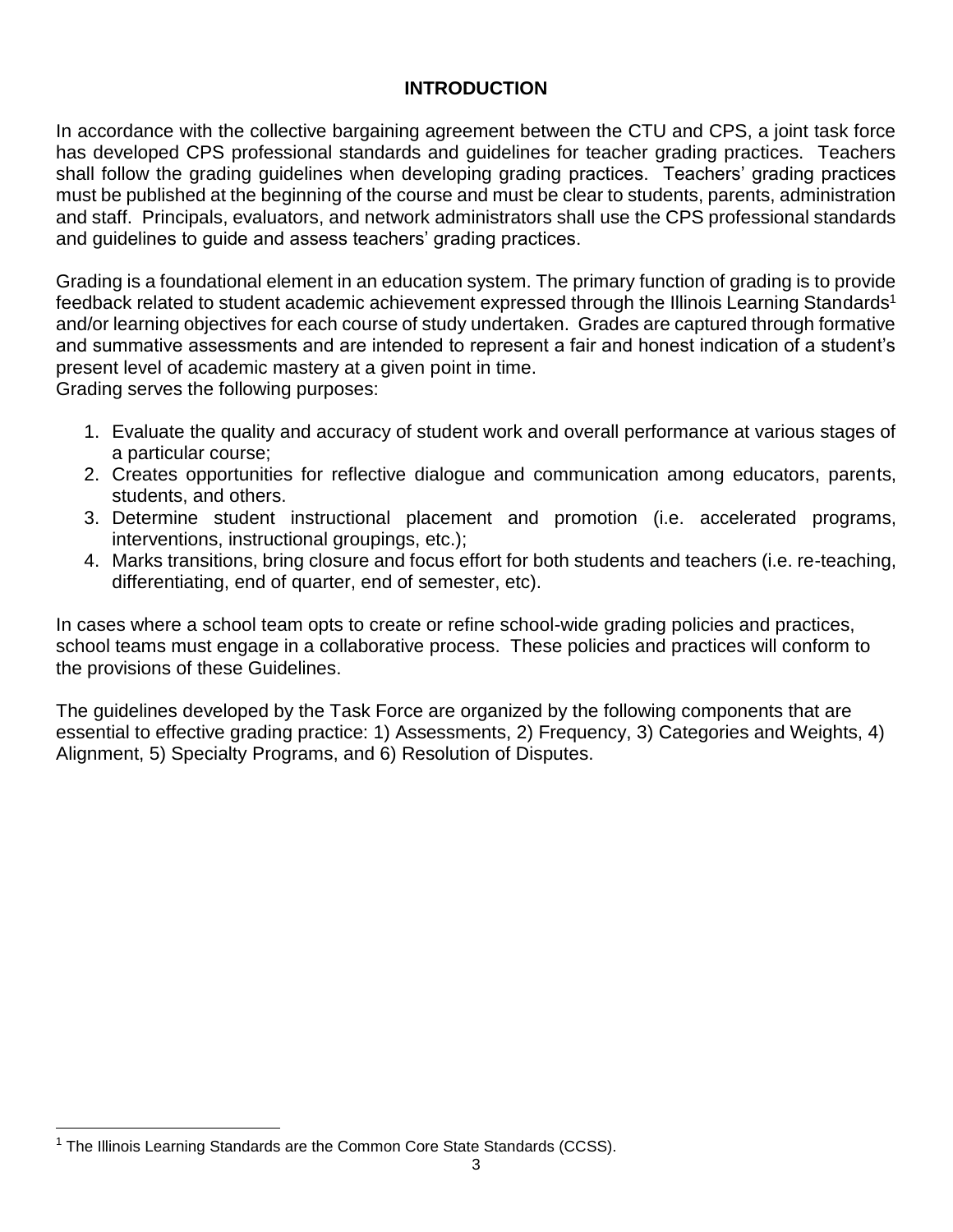## **1. ASSESSMENTS**

Assessments are an integral part of the overall grading process and should be incorporated in the Gradebook and/or school grading platform. A balanced assessment system effectively measures the depth and breadth of student learning and monitors student progress. It also produces actionable data to inform planning for instruction, academic supports, and resource allocation. To meet these goals, a balanced assessment system must include multiple measures and be responsive to the needs of all students, including diverse learners and English learners. Grading practices/grade entry should reflect evidence of both formative and summative assessments over time.

- Formative Assessment: Formative assessments are frequent and inform instructional decision-making throughout a marked period of time (i.e. units, quarters, etc.). Formative assessments are also utilized for collegial discussions about instruction and inform shifts in scaffolding and/or pacing within a unit. What makes an assessment "formative" is not the design of a test, technique, or self-evaluation, per se, but the way it is used—i.e., to inform in-process teaching and learning modifications.
- Summative Assessment: Summative assessments are used to evaluate student learning, skill acquisition, and academic achievement at the conclusion of a defined instructional period—typically at the end of a project, unit, course, semester, program, or school year. Summative assessments should demonstrate mastery of final knowledge and skills that were taught throughout the unit (i.e. attainment). Summative-assessment results are often recorded as scores or grades that are then factored into a student's permanent academic record.

Note: Standardized testing results are not to be entered as grades (i.e. NWEA, TRC, SAT, ISA, etc.).

\*A sample list of assessments is in Appendix.

## **2. FREQUENCY**

Frequency in grading denotes the interval at which grades are entered and the total amount of grades entered over time for each subject category to ensure that student performance is captured fairly and accurately throughout each marking period/semester.

In accordance with the CPS professional standards and guidelines for teacher grading practices, teachers determine the number and type of grades entered in line with the following:

- Grades are entered on a weekly basis in the Gradebook or district approved school grading platform.
- In cases where special circumstances prevent a full instructional week (3 or less instructional days due to holidays or other interruptions that result in a significant loss of instructional time), teachers are to determine grade entry in consultation with the principal.
- Every category needs to show a sufficient number of grades to assess student achievement both at progress reports and end of the quarter.
- Grades for the agreed upon categories should be balanced and a fair representation of student performance across multiple categories to ensure that students are supported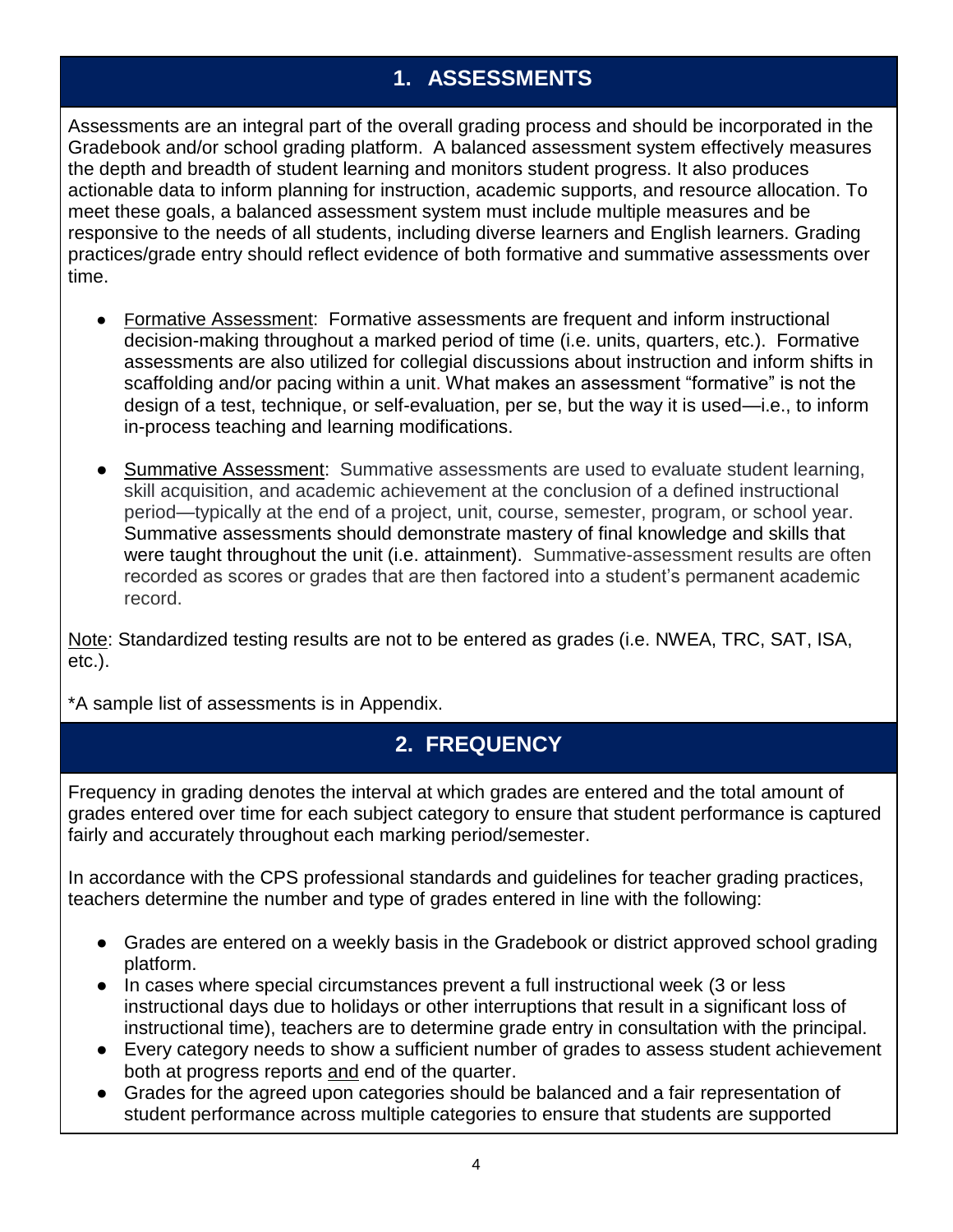appropriately throughout the quarter/semester.

- Ensure that parents and students can review grades in time for students to recover before the grading period ends.
- During the last week of the quarter, teachers shall have a reasonable number of days to complete final quarter grade entry.

## **Notes for Elementary Science and Social Studies:**

Grades are to be entered every two weeks for elementary non-departmentalized science and social studies classes, which have a lower number of required instructional minutes in comparison to other core instructional minutes or do not meet on a daily basis. (e.g. In K-5, CPS requires 600 minutes for literacy per week versus 150 minutes for social studies per week).

## **Notes for Non-Core:**

- Grades are to be entered on a weekly basis for high school *non-core* subjects.
- Grades are to be entered every two weeks for elementary *non-core* subjects (including: health, music, art, computer, drama, library, physical education, etc).

## **3. CATEGORY/WEIGHTS**

Educators need to be mindful of the categories and weights of grades in order to result in final grades that communicate a student's performance, both in terms of growth and attainment. The end goal is to measure student learning and academic growth as well as communicate academic achievement based on curricular standards and objectives.

## **Grade Categories**

- Teachers need to have categories in order to enter grades. These can be customized or teachers can use the CPS default categories. However, adjustments to categories cannot be made during the course of a quarter, only at the end of a quarter/semester. Customization of categories shall reflect alignment to the key components of an instructional program/curriculum requirements by subject.
- Categories are to be created to capture both formative and summative assessment types separately. (See Appendix for types of assessments)
- There is to be a sufficient number of grades entered per each established weight category to be able to calculate an accurate overall average for each core subject area.
- In elementary schools, a variety of categories (at least 3) determined in each grade-level (1- 2, 3-5, 6-8), and "non-core"/specials classes such as: Art, Music, Physical Education (at least 2).
- High school course teams will determine which categories they will use (at least 3).
- No single category shall be weighted more than 50% with the exception being noncore/specials classes in elementary school. (See frequency for a minimum number of grades per category per week).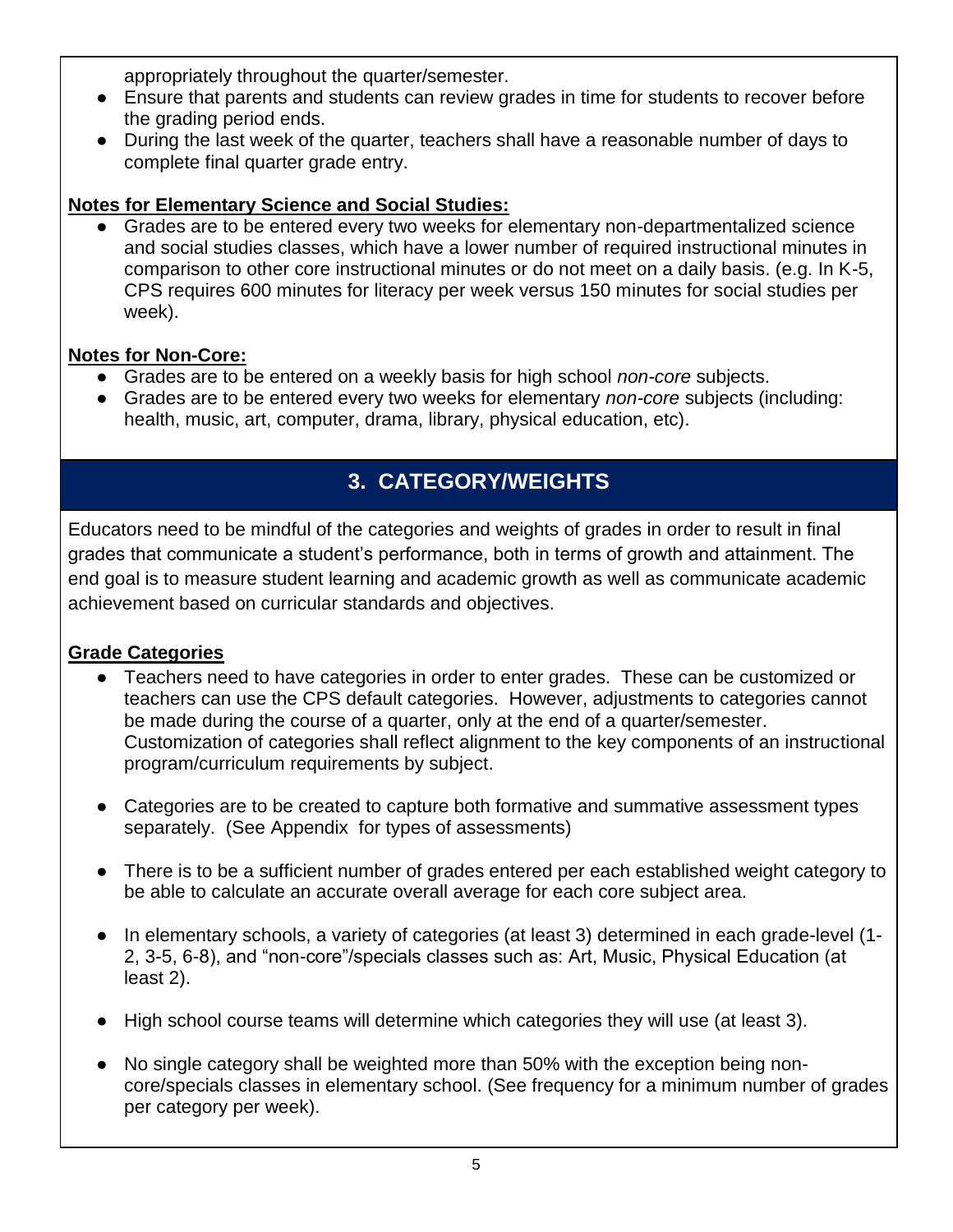Course (HS) and grade-level (ES) teams in each course/grade-level use the same category/weights as their team members to ensure consistency. This process should be collaborative to help gain consensus of the full team. Teams should be able to show evidence of consensus reached.

*Weight Percentages* assigned to each category within each subject is to be logically distributed and weighted by significance to equitably reflect the curriculum, assessment, instructional practices aligned to the course to average a final grade at the end of each quarter.

- Category weights are to reflect the complexity of tasks, assignments, or assessments to accurately demonstrate student learning.
- Categories for *Participation* and *Homework* are not to individually account for the majority of a summative grade.
- To encourage student success, students shall be allowed the opportunity to recover and improve.

 NOTE: In cases when a teacher develops distinct categories and weights apart from their course/grade-level teams, those categories and weights are to be developed in consultation with the Principal.

## **4. ALIGNMENT**

The State of Illinois and Chicago Public Schools have adopted the Illinois Learning Standards. Therefore, grades are to align with standards, curricular goals, objectives, lesson content, and/or assessments; therefore, creating a direct link between what is taught, what is measured, and a student's grade.

Assignments and assessments are measured using clear criteria that connect with the standardsbased objectives (or in cases of severe and profound programs - objectives outlined in an IEP) and be communicated to the students in advance of the assignment and assessment. The net result, once grades are entered, is a grade that captures student performance on actual standards or curricular goals and not on disconnected or compliance-oriented tasks.

Therefore, schools should engage in meaningful and collaborative dialogue on how the categories and weights in Gradebook and/or district approved school grading platform are intentionally aligned to reflect the key components of the instructional program and standards or curricular goals taught in order to measure student growth and progress, and communicate academic achievement.

#### Criteria for alignment:

- Reflect varying levels of complexity in tasks, text, assignments so that grades reflect a difference between memorization of rote facts and depth of knowledge and understanding (See Bloom's Taxonomy, Hess' Cognitive Rigor Matrix, or Depth of Knowledge Framework in Appendix).
- Align Gradebook and/or district approved school grading platform to programmatic requirements (IB, STEM, STEAM, competency-based grading, etc.) (See specialty grading section)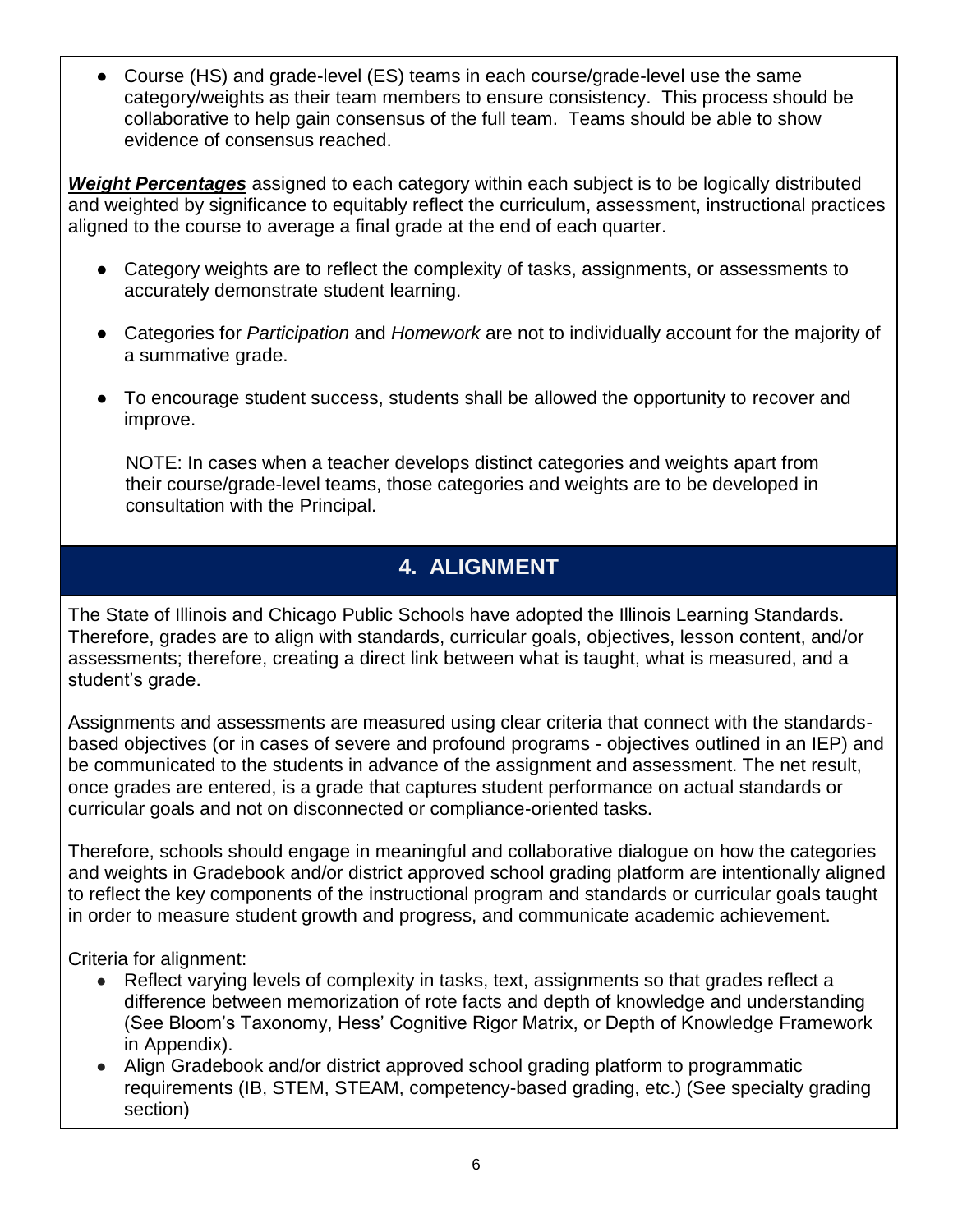- All grading around the grade category of participation is to align to explicit criteria derived from the CCSS Speaking & Listening Standards or for high schools program specific criterion. In the case of non-core disciplines (i.e. music, art, physical education, library, technology, CTE, etc.) when CCSS Speaking & Listening standards may not be applicable, participation grades shall align to performance standards defined for the specified discipline.
- Separate academic from non-academic factors in Gradebook and/or district approved school grading platform*.* Student conduct is not to be considered a factor when assigning grades for academic performance.

## **5. GRADING IN SPECIALTY PROGRAMS**

Schools that offer specialty programs (e.g. International Baccalaureate, Montessori, Gifted, or CTE) must develop and implement a grading and assessment policy that is consistent with the guidelines and expectations outlined by their supporting organizations in order to maintain a legitimate and accredited program.

In schools piloting programs (e.g. Competency Based Learning/Personalized Learning), grading and assessment practices should be developed in consultation with the Principal.

In accordance with the *CTU Collective Bargaining Agreement* and the *CPS Professional Standards and Guidelines for Teacher Grading Practices*, all teachers in schools offering specialty programs or pilot programs must publish grading practices at the start of the school year. These grading practices must be clear to students, parents, administration and staff.

## **6. DISPUTE RESOLUTION**

In the event of a dispute regarding application of school grading policies, the PPC and the Principal should meet and try to resolve the dispute collaboratively through consensus building. In the event consensus cannot be reached, the matter may be subject to strategic bargaining for resolution.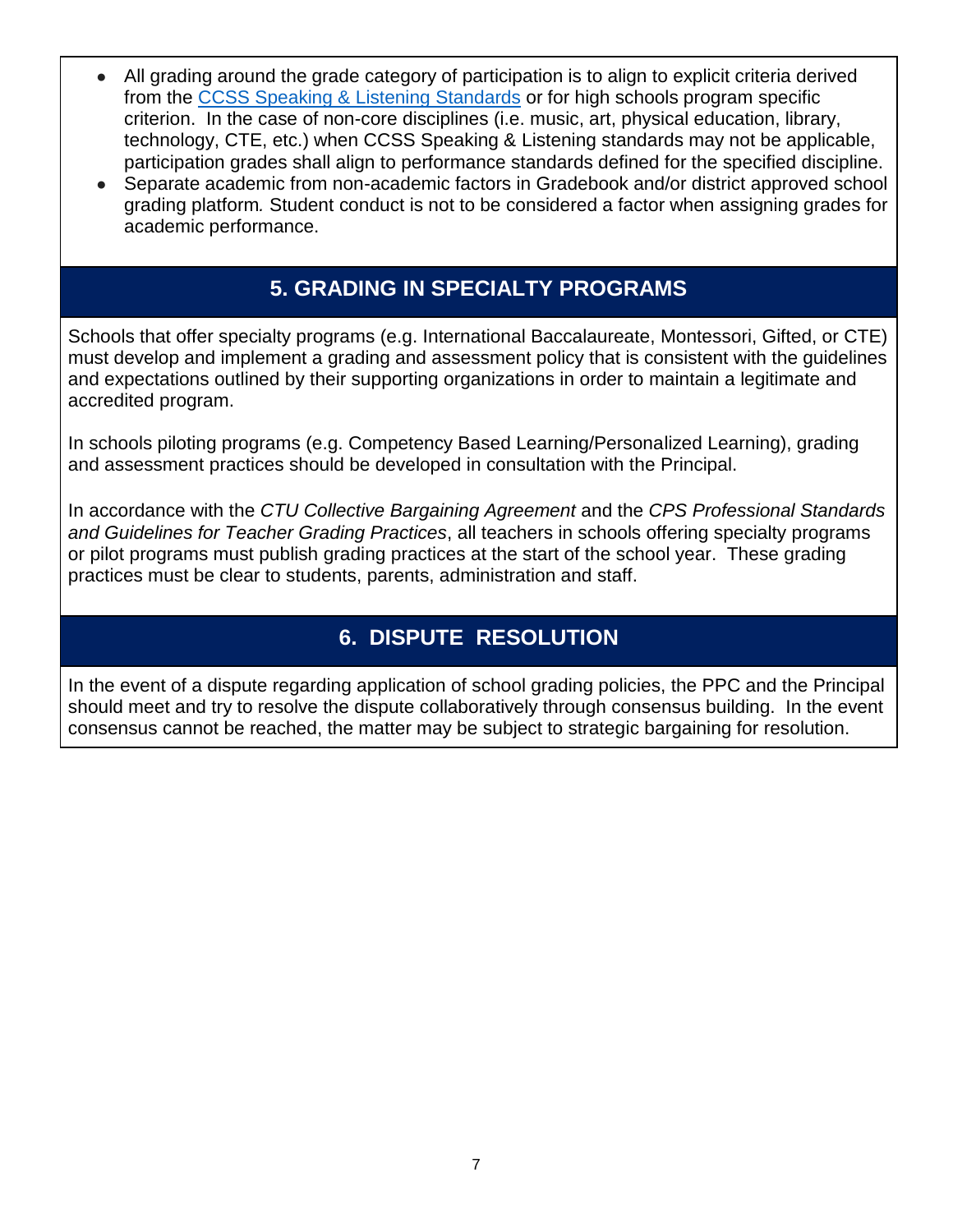## **Appendix**

#### Formative and Summative Assessments

In short, formative assessment is all about forming judgments frequently in the flow of instruction, whereas summative assessment focuses on making judgments at some point in time after instruction (Roskos and Neuman, 2012). Below are some examples of formative and summative assessments, which can be used to ensure students are meeting the learning objectives.

- Retellings (formative)
- Cloze tests (formative)
- Self-Assessment surveys (formative)
- Discussion Group Assessment Checklist and Responses (formative)
- $\bullet$  Teacher created quizzes (formative)
- Checklists (formative and summative)
- Reading Logs (formative and summative)
- Projects (formative and summative)
- Departmental Teacher Surveys of Student progress (formative and summative)
- Rubrics (Holistic and Analytic) as a tool for assessing work (formative and summative)
- Portfolio collection (formative and summative)
- $\bullet$  Teacher created tests (summative)
- Unit tests (summative)
- Performance Tasks (summative)

## Bloom's Taxonomy

The cognitive domain involves knowledge and the development of intellectual skills (Bloom, 1956). This includes the recall or recognition of specific facts, procedural patterns, and concepts that serve in the development of intellectual abilities and skills. There are six major categories of cognitive processes, starting from the simplest to the most complex.

- Knowledge
- Comprehension
- Application
- Analysis
- Synthesis
- Evaluation